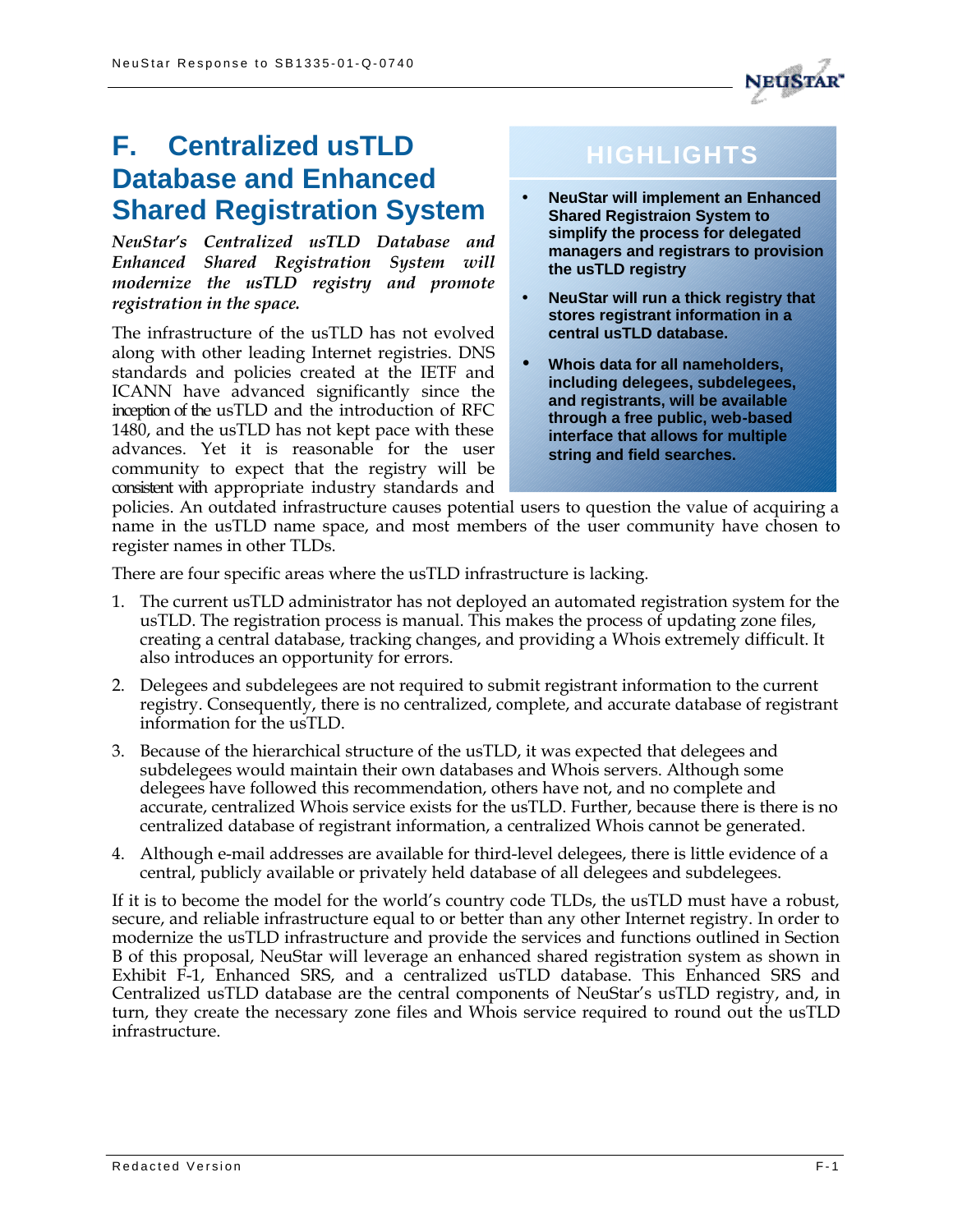



Exhibit F-1. Enhanced SRS Data Flow illustrates the data flow for processing requests and the data distribution to external systems.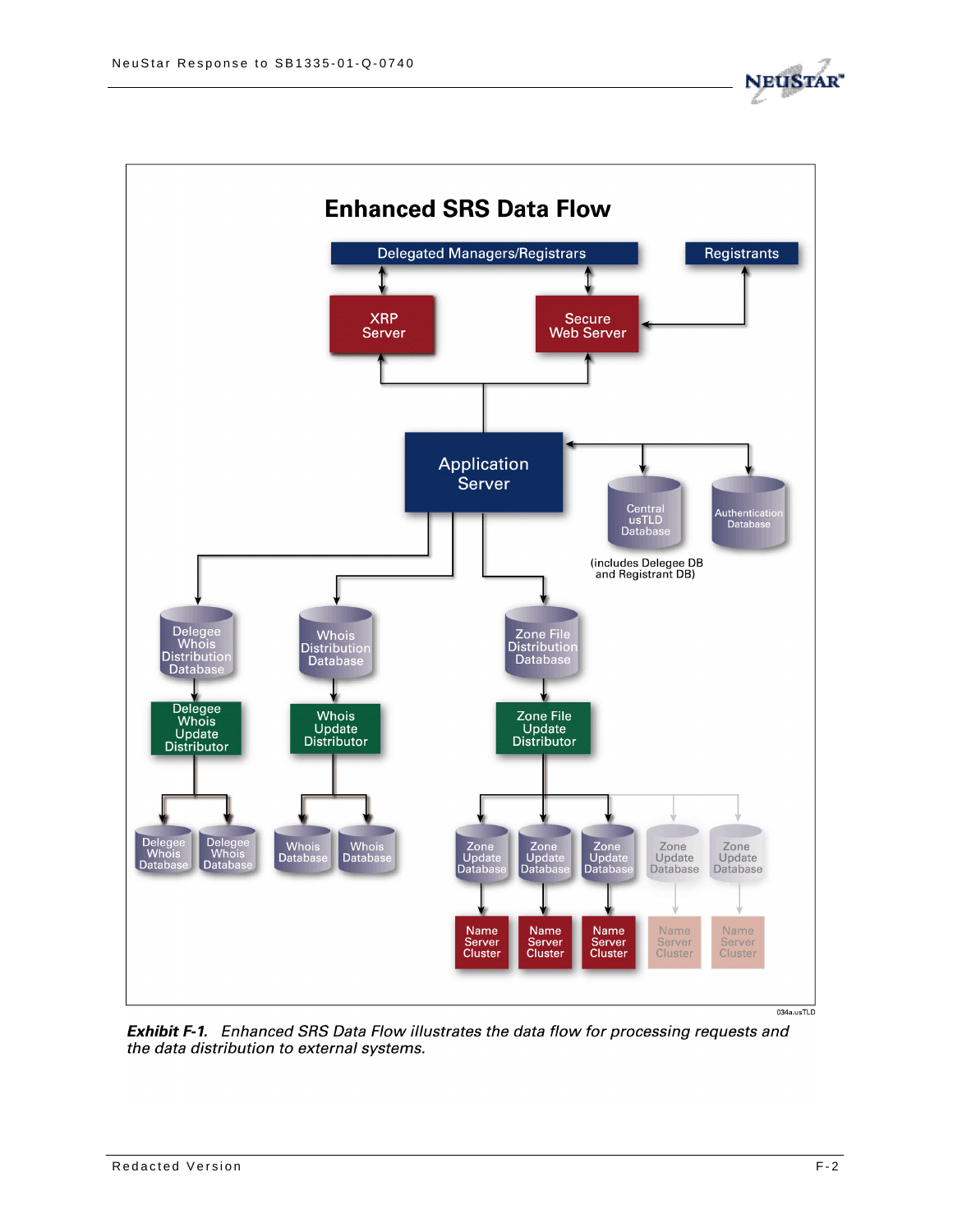

# **F.1 Enhanced Shared Registration System**

As stated above, the manual registration process currently used by the usTLD administrator introduces difficulties into the processes of updating zone files, creating a centralized database, tracking changes, and providing a centralized Whois service. Currently, registrants have no guarantee that their registrations have been entered into a database or into the zone file. NeuStar's solution modernizes the registration, so that all of these functions will become automated.

There are a number of methods that could be used to modernize the infrastructure of the usTLD, and nearly all of them are likely to include a Web-based user interface. In fact, an interface that would allow registrations over the Web would be expected, if not demanded by the user community. However, a Web interface that looks better to users but that has no associated capability to update the usTLD database or zone files would not solve the timeliness and reliability problems associated with the manual process. This would be unacceptable to registrars in the expanded name space. They need immediate access to accurate and up-to-date information, and they need to have a machine interface to the registry due to the high volumes of registrations that they would expect.

## **NeuStar's Solution—Modernizing the Registration Process**

NeuStar's modernization of the usTLD registry infrastructure begins with the implementation of an Enhanced shared registration system (Enhanced SRS). The Enhanced SRS is enhanced in that it can accommodate competitive registrars in the expanded space as well as delegated managers and registrants on the locality-based space. The term Enhanced SRS refers to a system that has a mechanized interface to multiple registrars that provides the same service to all of the interconnected registrars. In addition to supporting competitive registrars, NeuStar's Enhanced Enhanced SRS will support delegated managers that are the only entity allowed to register names in their name space. The Enhanced Enhanced SRS will automate the registration process for all name holders.

Due to the nature of the usTLD name space, it is necessary to define the three different registration processes, as shown in Exhibit F-2: (1) registrations in the expanded name space, (2) registrations in the locality-based space where NeuStar is the registrar, and (3) registrations in the locality-based space with existing delegees or subdelegees.

### **Expanded Name Space**

Registrations in the expanded name space will be very similar to registrations in a generic TLD such as .biz, as shown in Exhibit F-3. Registrars will be responsible for the registration of names in the expanded name space, and NeuStar will not act as a registrar for that space. In order for registrars to interface over a mechanized interface with the usTLD registry, NeuStar has developed a protocol called XRP (eXtensible Registry Protocol). This protocol has been developed and is undergoing implementation for the .biz registry. NeuStar is also an active participant at the IETF Provreg Working Group, which is developing an industry standard protocol for an interface between registrars and a registry. NeuStar will ensure that XRP is functionally compatible with the standard developed by the IETF Provreg WG. All usTLDaccredited registrars will be provided with an XRP software toolkit, free of charge.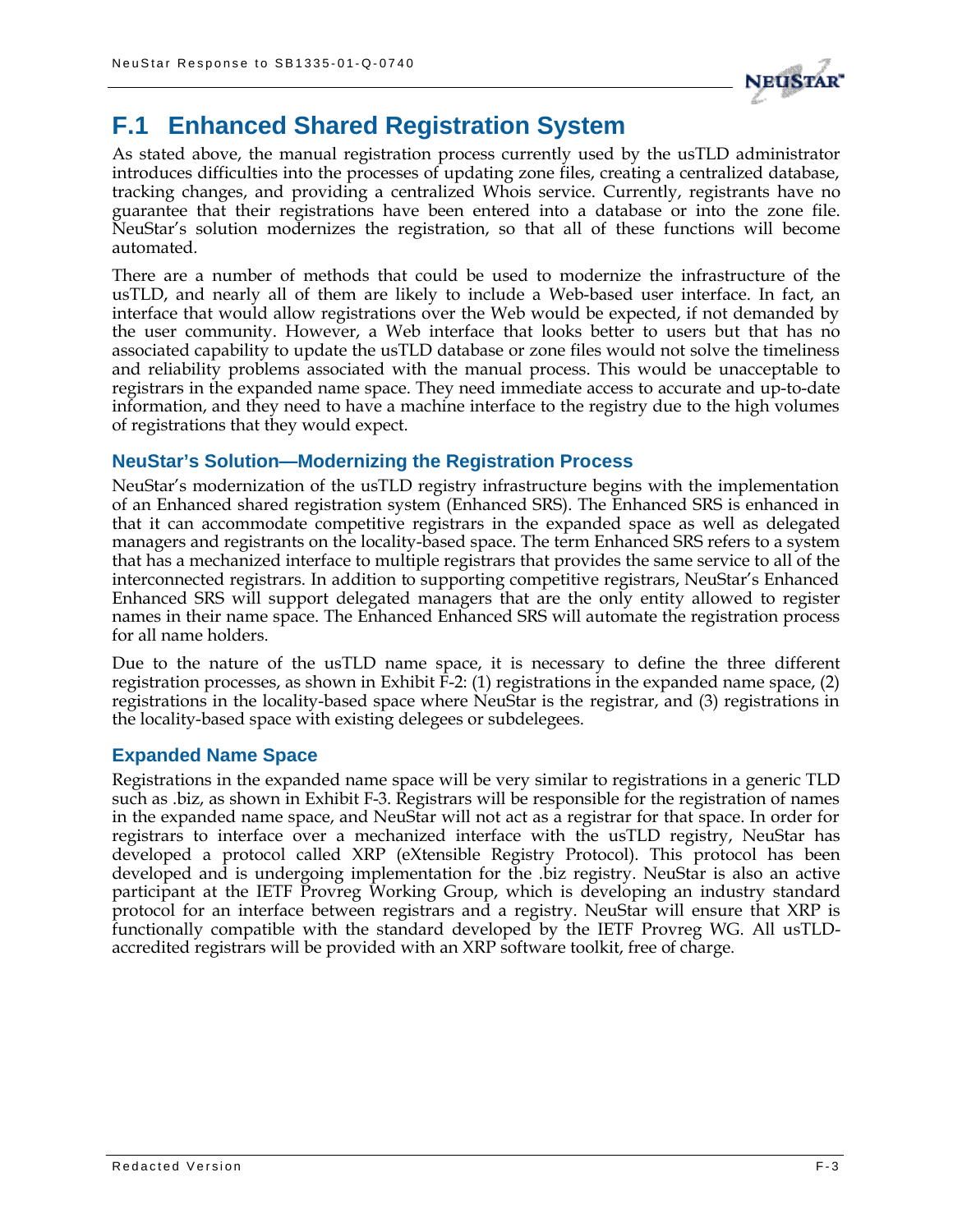





NeuStar will deploy a thick registry, which means that registrars will submit name, registration, and contact information about registrants to the registry, and the registry will store that information in the central usTLD database. This information will allow the registry to create a centralized Whois and populate the zone file with the appropriate resource record.

### **Locality-Based Name Space Where NeuStar is the Registrar**

NeuStar will be required to act as a registrar in the locality-based name space in cases of undelegated third-level names. To fulfill this role, NeuStar will implement a Web-based interface for registrants to register names in that space. This interface will be very similar to the way registrants register names with registrars today in generic top level domains (gTLD), such as .com. Upon initial registration registrants will be provided with authenticating information that will need to be submitted for future changes and updates to the registration. This will permit an extra level of security and ensure that the appropriate registrant is modifying the name.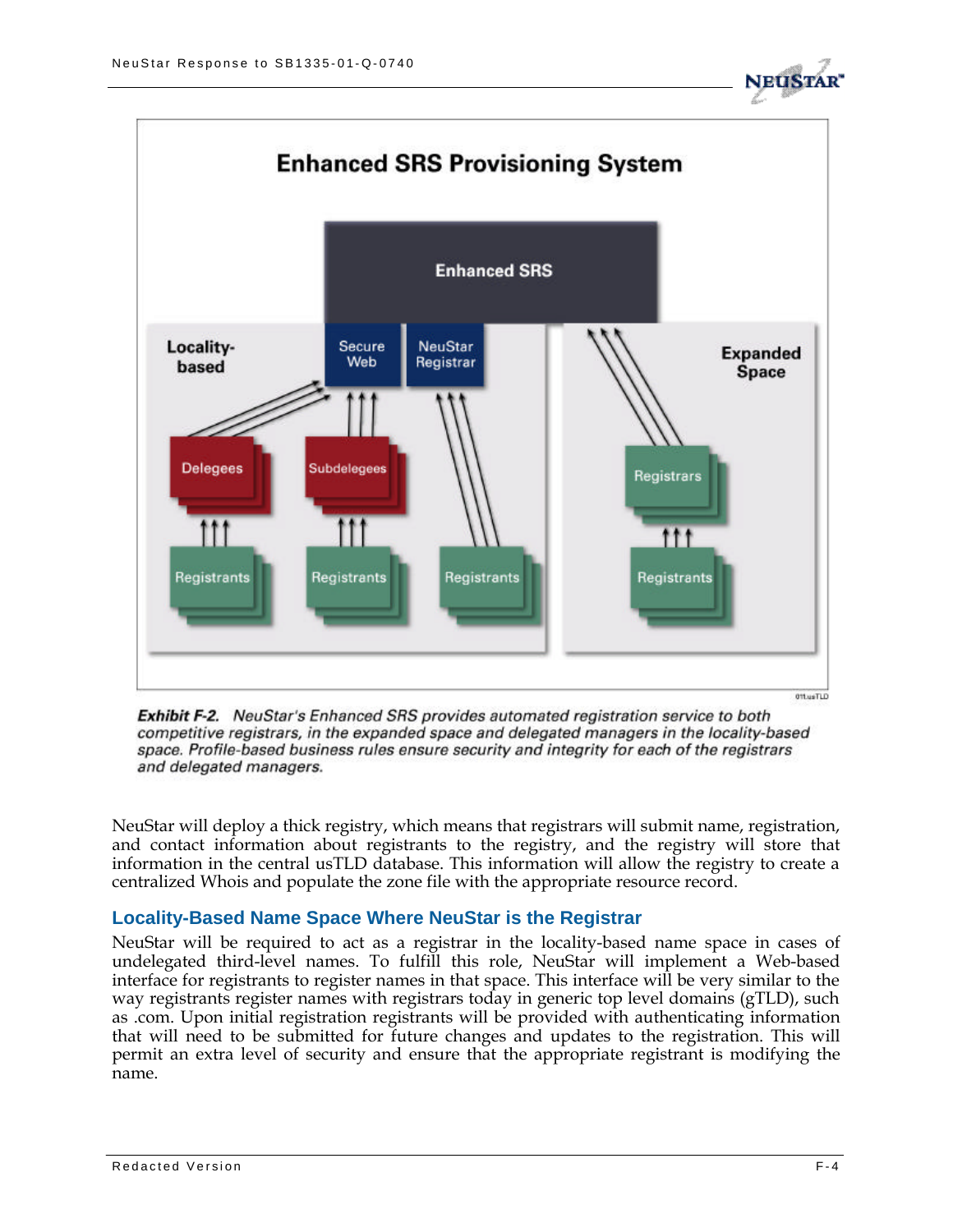Just like in the expanded space NeuStar will gather information about the registrant to populate the central usTLD database, create a Whois record, and update the zone file. In addition, NeuStar needs to clear the payment and enter the registrant in NeuStar's Registrant database. There is a clear difference between managing a name for a registrar and managing a name for a registrant. NeuStar understands the importance of treating these two types of registrations differently.

# **Locality-Based Name Space for Existing Delegees and Subdelegees**

Existing delegees and subdelegees will continue to provide registration services to registrants within their designated localities. However, their functions will be expanded so that NeuStar can store information for all of the registrants in the usTLD name space. Delegees and subdelegees will be responsible for providing NeuStar with registration information for each name that they register, as well as contact information for each registrant so that NeuStar can update the central usTLD database and create a Whois record for the registrant. If the delegee or subdelegee chooses to host the registered names on their own name servers then they do not need to provide resource record information to NeuStar. As an additional service, NeuStar will host resource records in the usTLD zone file created at the



**Exhibit F-3.** All Registrars are provided the same level of access to NeuStar's high availability Enhanced SRS.

registry. In cases where delegees and subdelegees choose to take advantage of this option, they will need to provide NeuStar with the appropriate resource record information.

NeuStar will provide a secure Web site where delegees and subdelegees will provision this information with the registry. Each delegee and subdelegee will be provided with authenticating information to ensure that they are modifying records within their name space. However, if a delegee or subdelegee would prefer to interface with the registry over a mechanized interface, they can choose to implement the XRP interface by downloading the tool kit from the usTLD web site.

# **F.2 Centralized usTLD Database**

As noted earlier in this section, RFC 1480 made no provision for a centralized database and Whois in the usTLD space, in the hopes that delegees and subdelegees would maintain their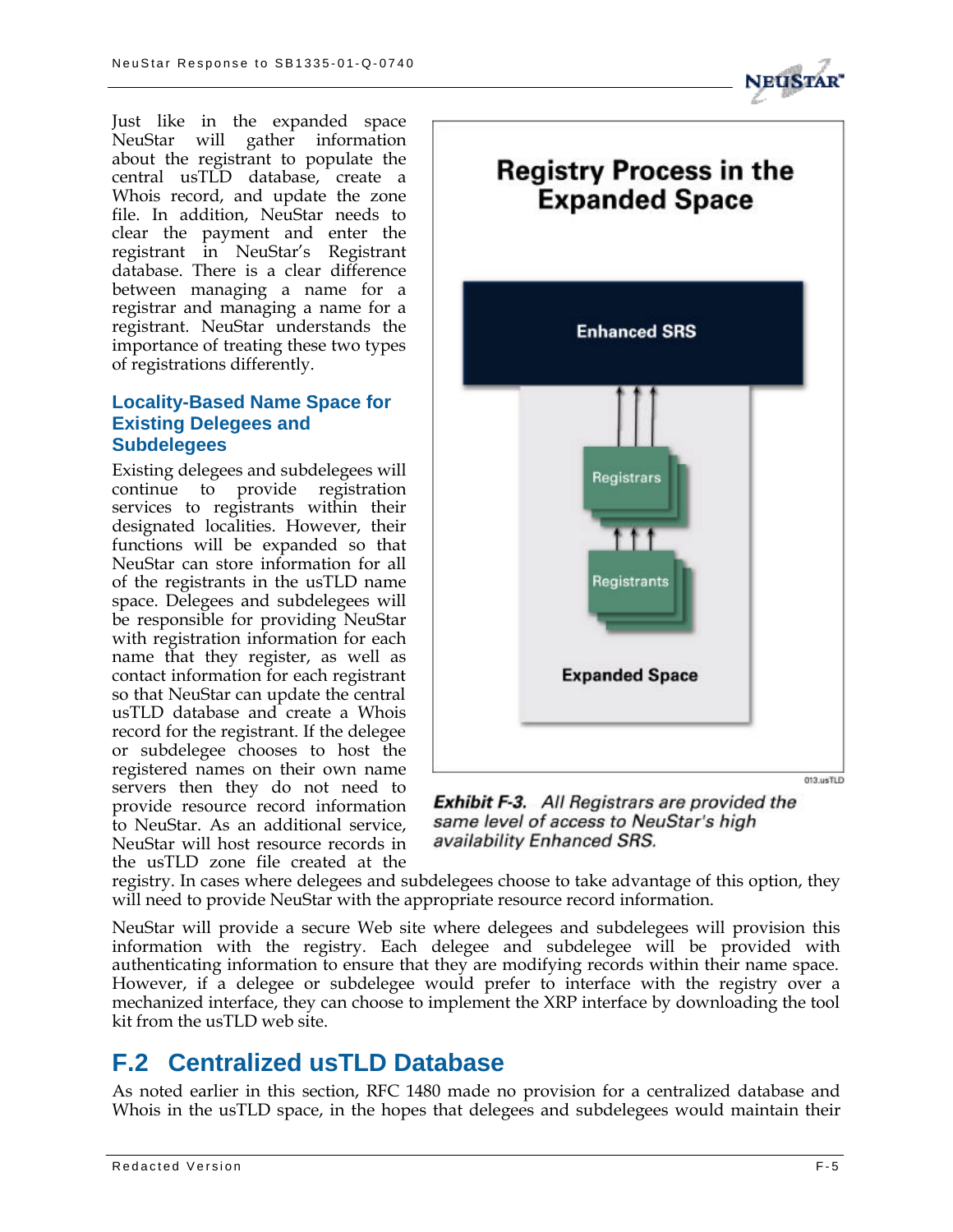

own database and Whois. As the domain name system evolved, it became obvious that this was not the best way to maintain and administer such an important public resource. It is important that the domain name community can easily determine the entities responsible for a domain name. This is important for the proper functioning of the system and the names as well as for ensuring that the entity responsible for the name is complying with appropriate policies and practices. If that information is not centralized, it is difficult to ensure consistency and accuracy.

Additionally, there is little evidence of a publicly available or privately held database of all delegees and subdelegees. While there is a simple contact list which provides delegated names and email addresses this is not sufficient for the purposes of ensuring the proper operations of an important public resource. Delegees and subdelegees are clearly held to a higher standard of operations since they are responsible for managing other names. It is critical that the usTLD administrator and the public have very specific and up-to-date information regarding these entities.

In an attempt to provide Whois services, the current administrator implemented a Referral Whois (Rwhois) service, in which delegees and subdelegees were asked to install Rwhois, so that Whois requests could be referred, through the main Rwhois server, down to the individual delegees. This is a solution that could be implemented in both the expanded space as well as the existing locality space. Registrars would maintain the database and Whois data for their customers in the expanded space and delegees and subdelegees would maintain their customer's data and Whois in the locality-based space.

However, Rwhois is generally considered by the technical community to be an inferior and unreliable protocol. Rwhois is not widely deployed and therefore not well understood. This is particularly a problem when the administrator would be relying on potentially thousands of entities (i.e., delegees, subdelegees, and registrars) to deploy and maintain it. A distributed Whois also creates the likelihood of there being inconsistent policies and treatment of name holders. Furthermore, it would be extremely difficult to monitor the compliance of delegees, subdelegees, and registrars if the database and Whois were distributed.

Since the database itself is not publicly accessible (only the Whois data is), a distributed architecture would virtually ensure a lack of consistency to the data that is stored and the manner that it is stored. For example one entity could store data on an Excel spreadsheet where another entity could store data in an Oracle database. One entity could store different data than another entity. This would make the process of transferring registrants from one entity to another much more difficult.

But the most convincing evidence that a distributed database and Whois approach does not work is the fact that this is the current solution deployed in the usTLD, and it is well understood that it is not sufficient.

### **NeuStar's Solution—A Centralized usTLD Database**

In an effort to create a centralized Whois, and in order to be able to provide complete information about nameholders, NeuStar will centralize all pertinent information regarding all names registered in the usTLD name space. There are two broad categories of name holders: (1) registrants and (2) delegated managers, including all delegees, subdelegees. Registrants will register names through a delegated manager in the locality-based name space, and they will register through competitive registrars in the expanded name space. All name holders and registrars will be included in the central usTLD database and the central Whois database.

The Centralized usTLD database will be escrowed on a regular basis with an escrow agent that is acceptable to both NeuStar and the Contracting Officer's Technical Representative (COTR). The Centralized usTLD database is the heart of the usTLD registry; the publicly accessible Whois, the delegated manager Whois and the zone file will all be created from this database.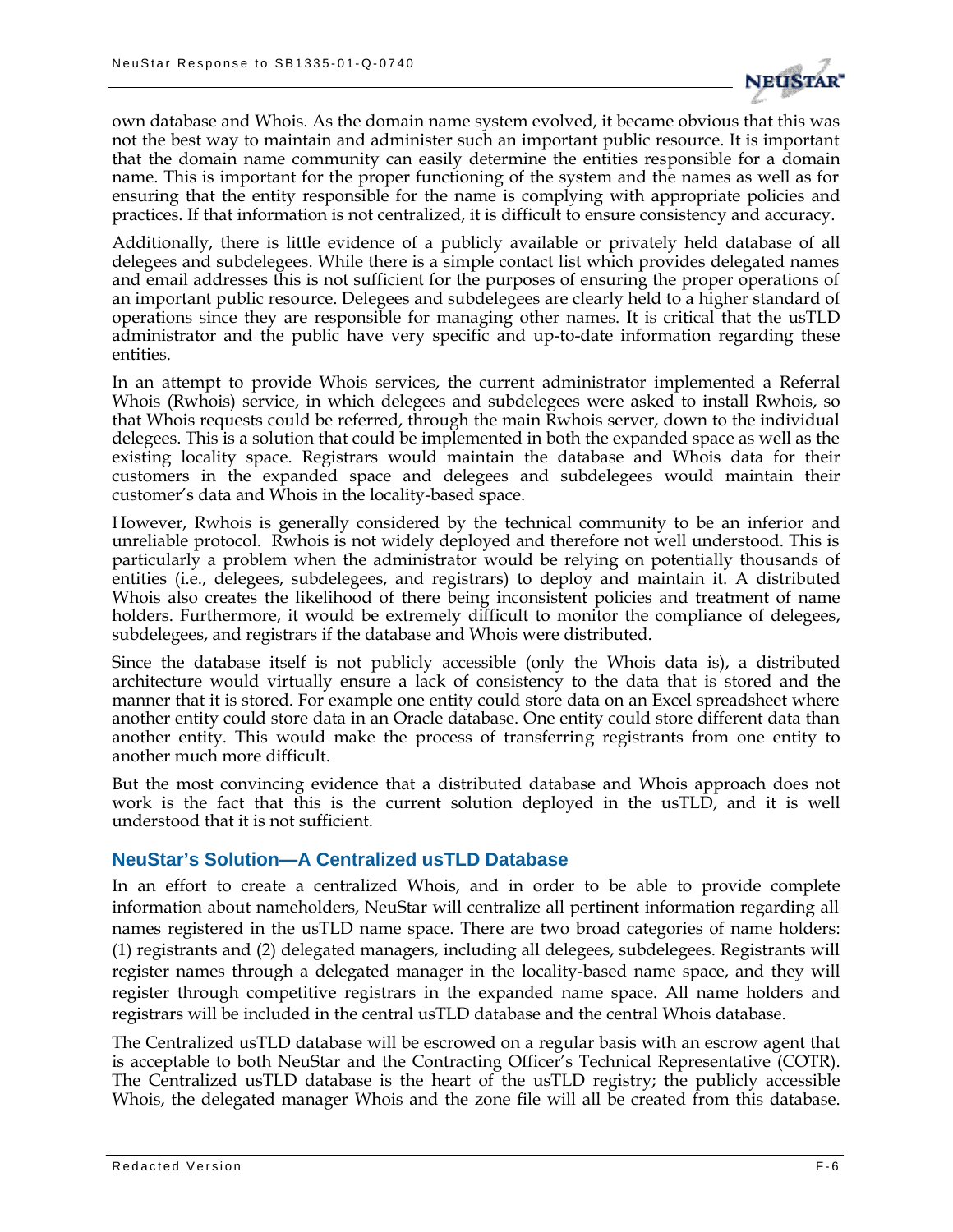

Centralizing and escrowing the registration information will ensure the integrity, security, and reliability of the entire name space.

All Whois information will be free and publicly available over a Web-based interface that will allow for multiple string and field searches. NeuStar will provide a Web site for this purpose as well as providing access over the IANA-approved port 43.

The following table provides details on the Whois information that will be available through the usTLD Web interface and port 43.

#### **Whois Information Under the usTLD Registrants in Locality Space Delegated Managers in Locality Space** 1. Name of the domain registered 2. Internet Protocol (IP) address of the primary nameserver and secondary nameserver(s) for the registered domain name 3. Corresponding names of those nameservers 4. Identity of the delegated manager under which the name is registered 5. Creation date of the registration 6. Name and postal address of the domain name holder 7. Name, postal address, e-mail address, voice telephone number, and (where available) fax number of the technical contact for the domain name holder 8. Name, postal address, e-mail address, voice telephone number, and (where available) fax number of the administrative contact for the domain name holder 1. Name of the delegated manager 2. Delegated Manager ID 3. IP address of the primary nameserver and secondary nameserver(s) for the delegation 4. Corresponding names of those nameservers 5. Date of delegation 6. Name and postal address of the delegated manager 7. Name, postal address, e-mail address, voice telephone number, and (where available) fax number of the technical contact for the delegated manager 8. Name, postal address, e-mail address, voice telephone number, and (where available) fax number of the administrative contact for the delegated manager 9. Web site or other contact information through which registrations can be accepted under the delegation **Registrants in Expanded Space Registrars in Expanded Space** 1. Name of the domain registered 2. IP address of the primary nameserver and secondary nameserver(s) for the registered domain name 3. Corresponding names of those nameservers 4. Creation date of the registration 5. Name and postal address of the domain name holder 6. Name, postal address, e-mail address, voice telephone number, and (where available) fax number of the technical contact for the domain name holder 7. Name, postal address, e-mail address, voice telephone number, and (where available) fax number of the administrative contact for the domain name holder 1. Name of the registrar 2. Registrar ID 3. Registrar status (e.g., active, pending) 4. Name and postal address of the registrar 5. Name, postal address, e-mail address, voice telephone number, and (where available) fax number of the technical contact for the registrar 6. Name, postal address, e-mail address, voice telephone number, and (where available) fax number of the technical contact for the registrar 7. Name, postal address, e-mail address, voice telephone number, and (where available) fax number of the billing contact for the registrar

It is necessary to divide the methods for provisioning this information into two categories, existing information and new information. The technical and functional interfaces and methods for provisioning new information are defined earlier in this section.

Provisioning existing information will require an outreach effort to the current delegated managers. The first step is to contact the delegated managers through contact information provided by the current usTLD Administrator, we will request this information as outlined in our Transition Plan, discussed in Section T. This name and contact information can be supplemented by writing a script to "walk the tree." Walking the tree refers to the process of performing a recursive search of the usTLD, which gathers zone file information from delegees